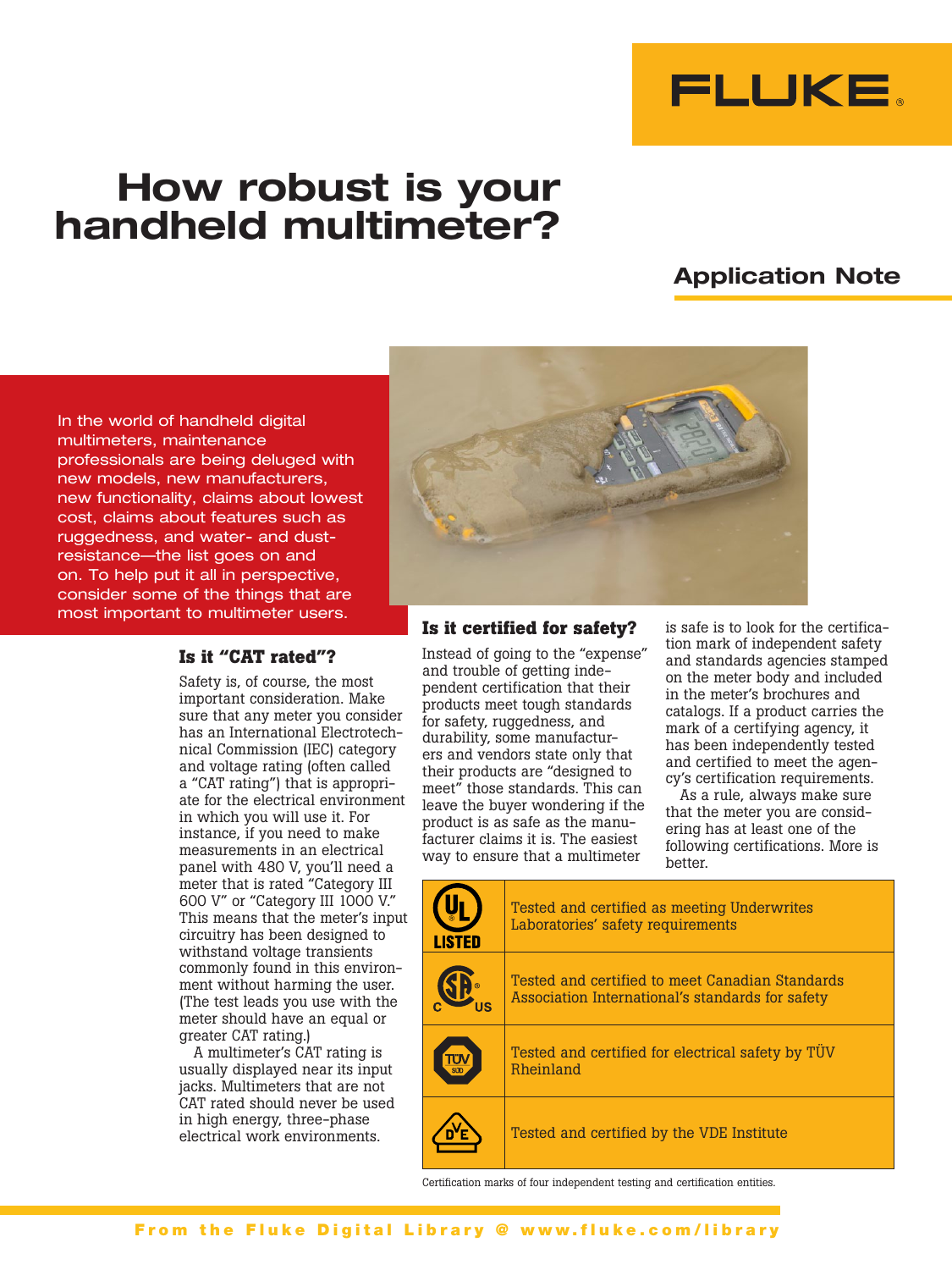



Failed digital multimeter and probes that were net certified by an independent rating agency.

Choosing a meter with the appropriate CAT rating that also has a UL, CSA, TÜV, or VDE certification means the meter has not only been designed to IEC standards, it has been independently tested to verify that it meets those standards.

# **Is it water- and dust-resistant?**

If your work takes you into wet or dusty environments, you may be considering a multimeter that is water- and dust-resistant. Water and dust resistance standards are defined in IEC 60529, which specifies levels of "ingress protection" (IP) from solids and water.

An IP rating has of two digits. The first digit specifies the size of excluded objects.

For example, the Fluke 28 II digital multimeter has a rating of "IP67." It is designed and tested to be dustproof and to withstand immersion in water to a depth of one meter for 30 minutes. Again, a manufacturer's claim that a tool is "designed to meet" a water and dust resistance standard is no guarantee. Look for independent certification.

## **Ingress Protection Levels for Solids**

| <b>Level</b>   | <b>Object Size</b> | <b>Effective against</b>                                                     |  |  |
|----------------|--------------------|------------------------------------------------------------------------------|--|--|
| 0              |                    | No protection                                                                |  |  |
|                | $> 50$ mm          | Any large surface of the body                                                |  |  |
| $\mathfrak{D}$ | $>12.5$ mm         | Fingers or similar objects                                                   |  |  |
| 3              | $> 2.5$ mm         | Tools, thick wires                                                           |  |  |
| 4              | $>1$ mm            | Granular objects. Most wires, screws etc.                                    |  |  |
| 5              | Dust protected     | Not entirely prevented but must not interfere with<br>satisfactory operation |  |  |
|                | Dust tight         | No ingress of dust. Dustproof                                                |  |  |

The second digit of an IP rating specifies the level of protection against water.

#### **Ingress Protection Levels for Water**

| <b>Level</b> | <b>Protected against</b>             | <b>Detail</b>                                                                                          |
|--------------|--------------------------------------|--------------------------------------------------------------------------------------------------------|
| O            | Not protected                        |                                                                                                        |
| 1            | Dripping Water                       | Vertically falling water. No harmful effect.                                                           |
| 2            | Dripping water, 15 <sup>°</sup> tilt | Vertically falling water. No harmful effect<br>when unit tilted up to 15° from its normal<br>position. |
| 3            | Spraying water                       | Water falling as a spray at up to 60°.<br>No harmful effect.                                           |
| 4            | Splashing water                      | Water splashing from any direction.<br>No harmful effect.                                              |
| 5            | Water jets                           | Water projected by a nozzle from any<br>direction. No harmful effect.                                  |
| 6            | Powerful water jets                  | Water projected in powerful jets by a nozzle<br>from any direction. No harmful effect.                 |
| 7            | Immersion up to 1 m                  | Immersion in water up to 1 m for 30 minutes.<br>Waterproof to 1 m for 30 minutes.                      |
| 8            | Immersion beyond 1 m                 | Continuous immersion.                                                                                  |